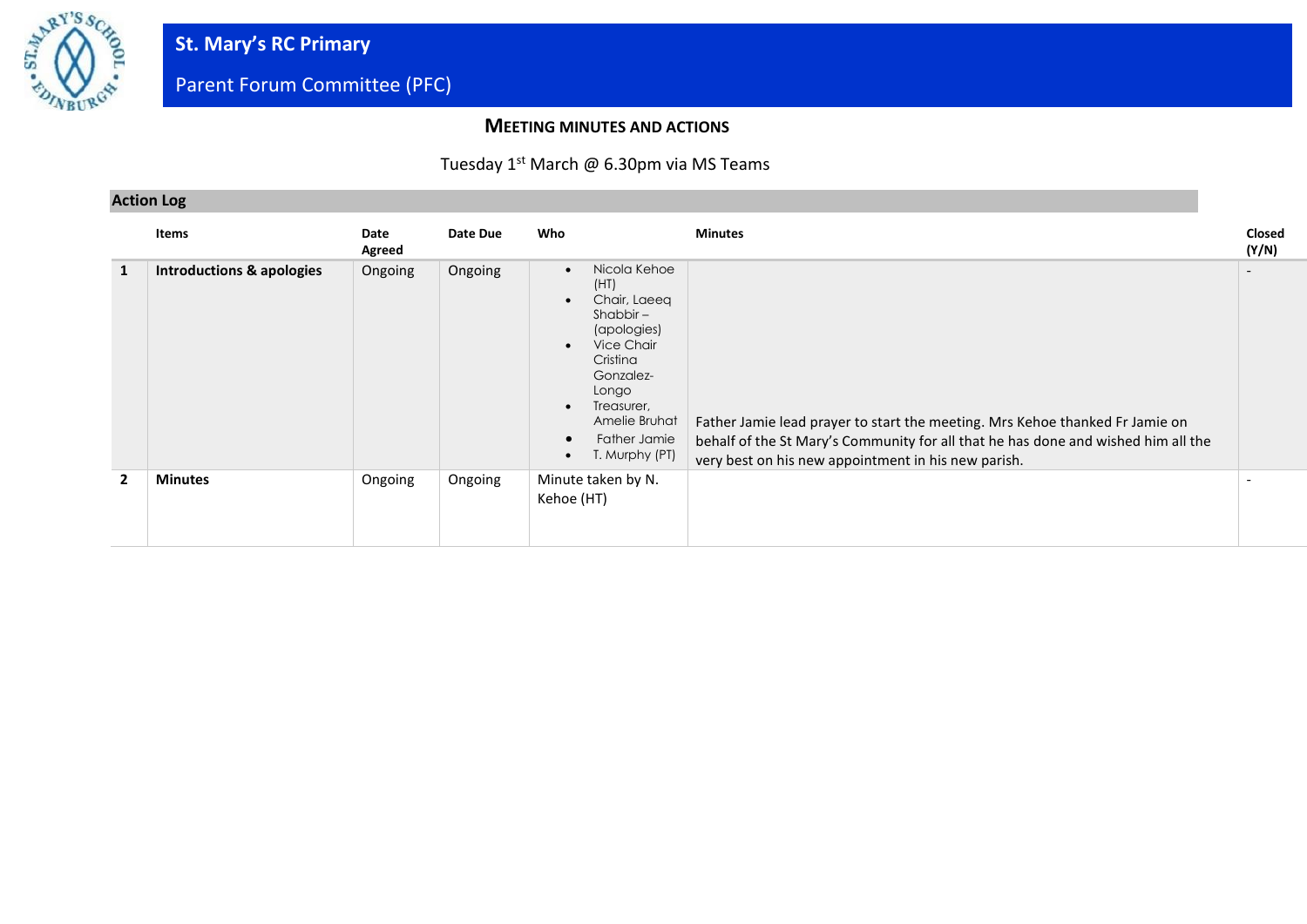

# **St. Mary's RC Primary**

Parent Forum Committee (PFC)

| 3 |                             |         |         |                            | <b>School Life:</b>                                                                                                                                                                                                                                                                                                                                                                                                                                                                                                                                                                                                                                                                                                                                                                                                                                                                                                                                                                                                                                                                                                                                                                                                                                                                                                                                                                                                                                                                                                                                                                                                                                                                                                                                                                                                                                                                                                                                                                                                                                          |
|---|-----------------------------|---------|---------|----------------------------|--------------------------------------------------------------------------------------------------------------------------------------------------------------------------------------------------------------------------------------------------------------------------------------------------------------------------------------------------------------------------------------------------------------------------------------------------------------------------------------------------------------------------------------------------------------------------------------------------------------------------------------------------------------------------------------------------------------------------------------------------------------------------------------------------------------------------------------------------------------------------------------------------------------------------------------------------------------------------------------------------------------------------------------------------------------------------------------------------------------------------------------------------------------------------------------------------------------------------------------------------------------------------------------------------------------------------------------------------------------------------------------------------------------------------------------------------------------------------------------------------------------------------------------------------------------------------------------------------------------------------------------------------------------------------------------------------------------------------------------------------------------------------------------------------------------------------------------------------------------------------------------------------------------------------------------------------------------------------------------------------------------------------------------------------------------|
|   | <b>Head Teachers Report</b> | Ongoing | Ongoing | Head Teacher,<br>Mrs Kehoe | School life is carrying on - there have still been very few weeks when we<br>have had full staff complement - from January it's been the most<br>challenging period in terms of staffing, since start of the pandemic and<br>parent understanding has been much appreciated<br>Children's requests have arrived - e.g. outdoor Jenga, connect 4 type<br>▶<br>games, building blocks for early years. With the decking to continue to be a,<br>'calm' area - books, paper, pens, games etc.<br>$\blacktriangleright$ Clubs are going well – some changes due to mitigations which are now<br>removed which is great news. First assembly felt really good!<br><b>Teaching, Learning &amp; Assessment:</b><br>▶ Covid recovery fund teacher – pupils progressing well and within AR boost<br>groups with movement between pupils making good progress and others<br>identified as needing some support (14 pupils no longer need boost<br>support)<br>Writing improvement - staff shared good practice last week with partner in<br>▶<br>another authority who uses our, 'PM Writing' resource and next step is for<br>teachers to visit each other's classes to see each other teach<br>'5 Minute Numeracy boxes' in really good use - we have now purchased<br>▶<br>'10 minute box' resource - moves on to digraphs consolidation<br>The weather has impeded most plans for OL further afield lately, but a few<br>▶<br>classes have managed to be outside, Gayfield Sq - Friends of Gayfiel Sq<br>have been in touch and so we hope it's the start of a partnership with<br>them, and P7s currently have lessons from Leith Rugby<br>Maths Games have been purchased as well as number resources<br>particularly for P3, P3/4 and P4 classes<br>Example Feedback remains a priority with staff ensuring all children aware when<br>they are receiving feedback and what feedback is and who they get<br>feedback from - self/peer/teacher<br><b>SNSAs: assessment</b><br>▶<br>National norms in P7 for the second half of the year lie between bands 8<br>▶ |
|   |                             |         |         |                            | and 10 for Numeracy, 8 and 10 for Reading and 8 and 9 for Writing.<br>In Numeracy P7 are doing well with pupils performing within band 8 and 10<br>with a significant number in band 11.                                                                                                                                                                                                                                                                                                                                                                                                                                                                                                                                                                                                                                                                                                                                                                                                                                                                                                                                                                                                                                                                                                                                                                                                                                                                                                                                                                                                                                                                                                                                                                                                                                                                                                                                                                                                                                                                     |
|   |                             |         |         |                            | In Reading P7 are performing between bands 9 and 10 with a significant<br>number in band 12+ which is outwith P7 banding.                                                                                                                                                                                                                                                                                                                                                                                                                                                                                                                                                                                                                                                                                                                                                                                                                                                                                                                                                                                                                                                                                                                                                                                                                                                                                                                                                                                                                                                                                                                                                                                                                                                                                                                                                                                                                                                                                                                                    |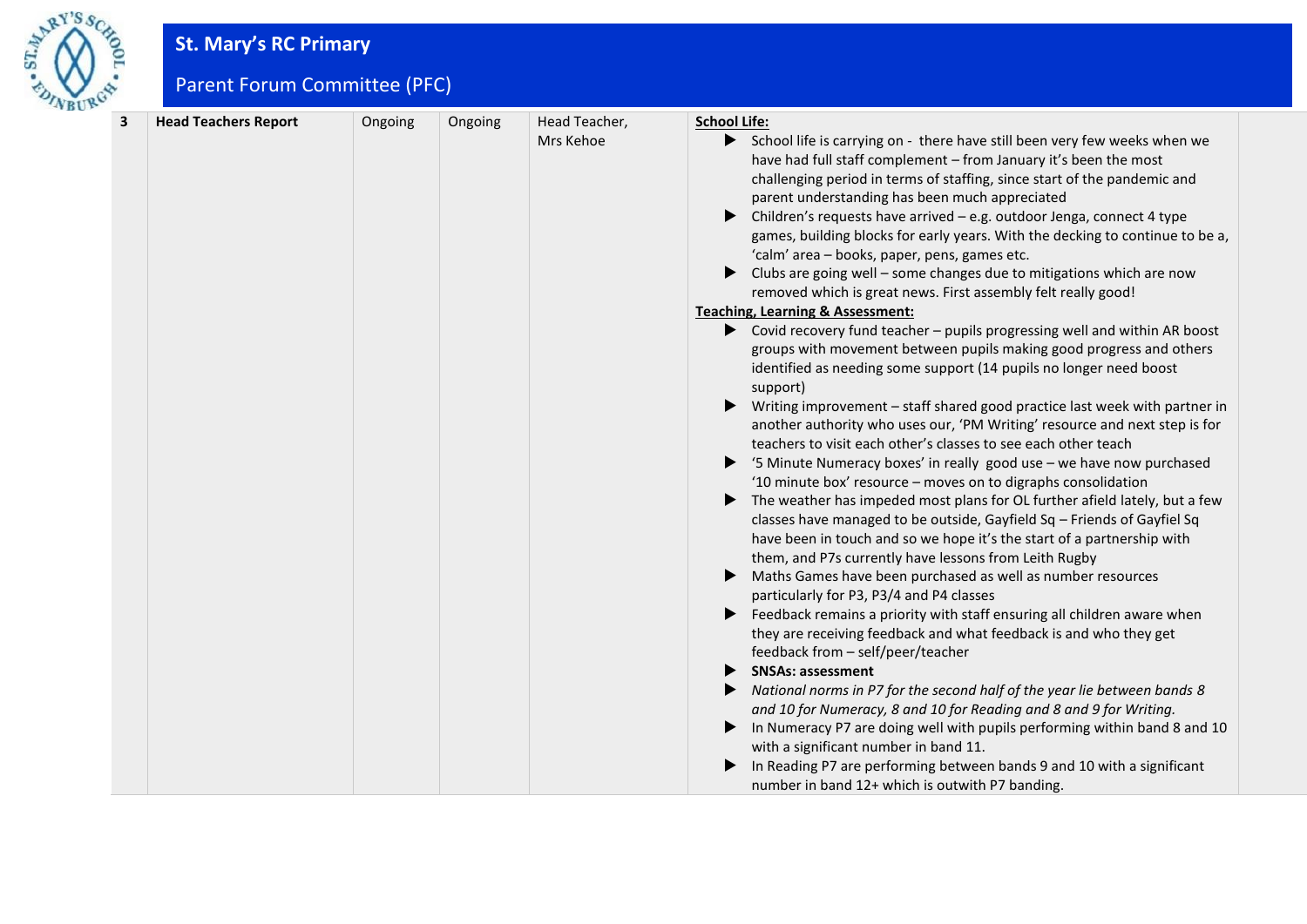

| In Writing P7 are performing within bands 9 and 10 with a significant<br>number in band 11.    |
|------------------------------------------------------------------------------------------------|
| $\blacktriangleright$ National norms in P4 for the second half of the year lie between bands 6 |
| and 8 for Numeracy, 6 and 8 for Reading and 6 and 8 for Writing                                |
| In Numeracy P4 are doing well with pupils performing within band 6 and 8                       |
| with a significant number in band 9+                                                           |
| In Reading P4 are performing between bands 7 and 9 with a significant                          |
| number in band 10 which is outwith P4 banding.                                                 |
| $\blacktriangleright$ In Writing P4 are performing within bands 7 and 8 with a significant     |
| number in band 9+ and beyond.                                                                  |
| The assessments help identify any focus areas and there are some spelling                      |
| patterns we have identified as needing revisited so staff can then plan for                    |
| this                                                                                           |
| ▶ P1s complete their SNSA assessments in May                                                   |
| <b>Health, Wellbeing &amp; Resilience:</b>                                                     |
| $\blacktriangleright$ Resources have arrived for, 'cosy' classrooms – blankets, cushions, bean |
| bags/reading 'pods' in classes too                                                             |
| > Zones of regulation displays in every class - supporting emotional                           |
| regulation, going well - children beginning to be able to talk about the                       |
| 'zone' they are in                                                                             |
| $\triangleright$ Social skills groups and nurture groups running well – very positive          |
| feedback                                                                                       |
| Classes can gather together for Assembly now which is great for coming                         |
| together as a community - assembly focus for next few weeks is Lent                            |
| <b>Celebrating &amp; Worshipping:</b> Developing in Faith focus this session                   |
| • P3s made sacrament of First Reconciliation                                                   |
| P4s and P7s preparing for Sacraments for First Holy Communion and                              |
| Confirmation                                                                                   |
| Fr Jamie will visit school tomorrow for Ash Wednesday and has continued                        |
| his visits to school - have met Fr Emmanuel who will take Fr Jamie's place                     |
| for now                                                                                        |
| Equalities/Equity/Inclusion:                                                                   |
| New Barrington Stoke texts have arrived                                                        |
| • Girls football teams - going well. Nail biting game at the weekend!                          |
| P3/4 with Ms Jabbar working on Rights, Respecting Schools Programme -                          |
| making progress for our silver award                                                           |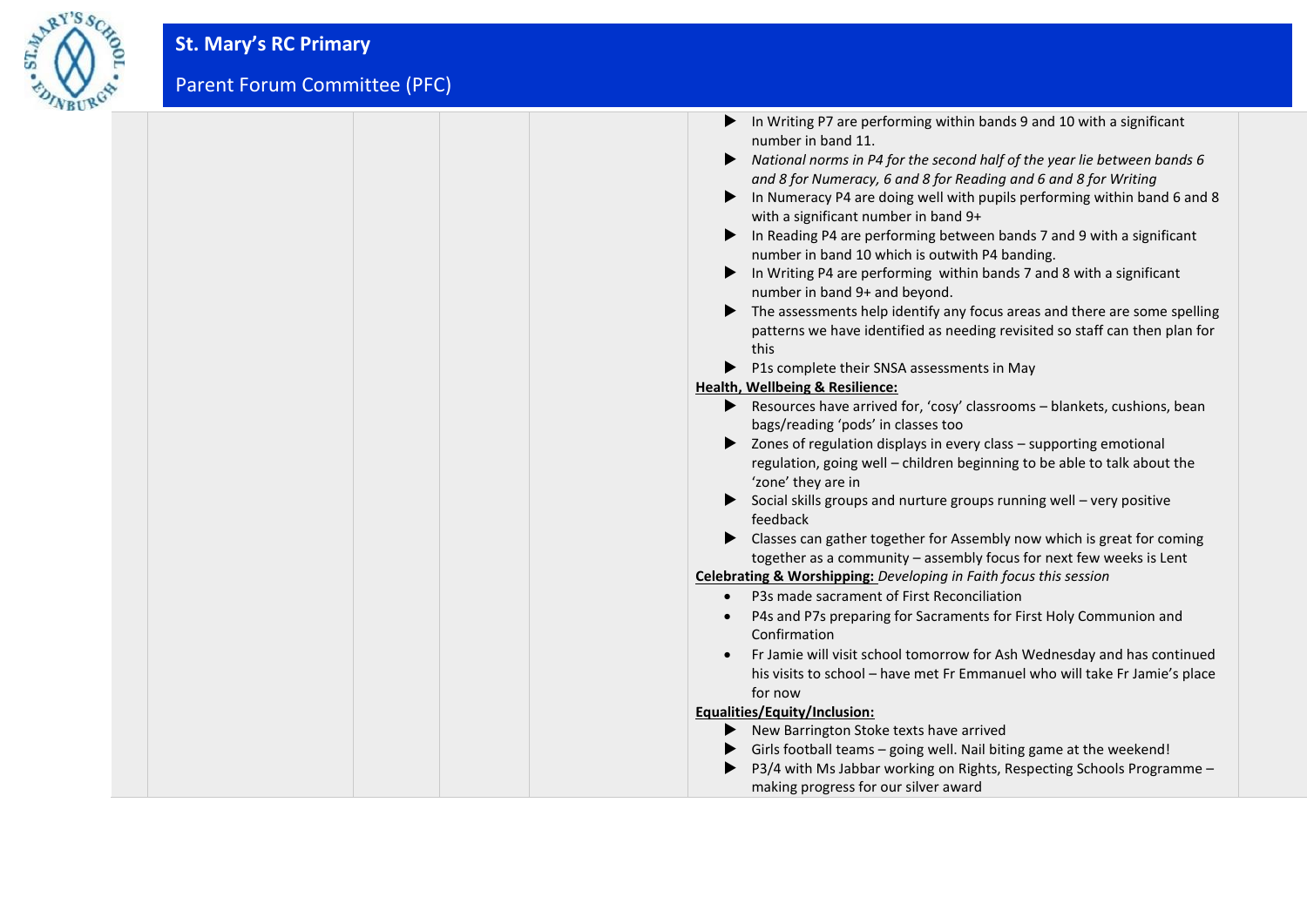

| Monthly attendance reviews continue with PSO following up with families                                                                           |
|---------------------------------------------------------------------------------------------------------------------------------------------------|
| re any support needed                                                                                                                             |
| Spaces are allocated in clubs to pupils where we can who don't/can't                                                                              |
| access any clubs/ funding was successful for P7 for camp from 'Friends of                                                                         |
| Lagganlia' & from the Monamy trust-thanks to Brian                                                                                                |
| 'Red/amber/green' 'RAG' tracking meetings timetabled for this term again<br>- where any issues re equity/inclusion are discussed                  |
| Senior leadership team, Pupil support officer and support for learning<br>▶                                                                       |
| teacher continue to meet regularly to discuss pupils and plan supports /<br>interventions. Ms Murphy continues to oversee Accelerated reading(AR) |
| and identifying pupils for boost groups / further support and indeed those<br>who no longer need                                                  |
| ▶<br>Mrs Kehoe shared pupil views from equality group around diversity in                                                                         |
| school/feeling supported/bullying behaviours/feeling their views are                                                                              |
| listened to: very positive feedback with next steps identified as:                                                                                |
| To plan a 'cultural' celebration day – we used to have 'Multicultural' Day –                                                                      |
| pupils involved in activities learning about other countries so we are                                                                            |
| planning for something in May probably                                                                                                            |
| Continue to highlight expected behaviours in Assemblies/Building<br>▶                                                                             |
| Resilience topics - restorative conversations/practice to deal with                                                                               |
| friendship issues                                                                                                                                 |
| Delighted that pupils mention the bubble time boxes in classes to raise                                                                           |
| anything                                                                                                                                          |
| Pupil Council suggestion box continues to be well used                                                                                            |
| Pupil Equalities Group are finalising display & pupil friendly policy with                                                                        |
| parent group to meet soon - hopefully!                                                                                                            |
| <b>Proposed Class Organisation for session 22-23:</b>                                                                                             |
| 12 classes:                                                                                                                                       |
| P1: 25                                                                                                                                            |
| P2/1:25<br>(7 P1s and 18 P2s)                                                                                                                     |
| P2: 30                                                                                                                                            |
| P3a: 25<br>P3b: 25                                                                                                                                |
| P4/5:23<br>P4: 28                                                                                                                                 |
| P5: 26                                                                                                                                            |
| P6a: 32<br>P6b: 33                                                                                                                                |
| P7a: 27<br>P7b: 21                                                                                                                                |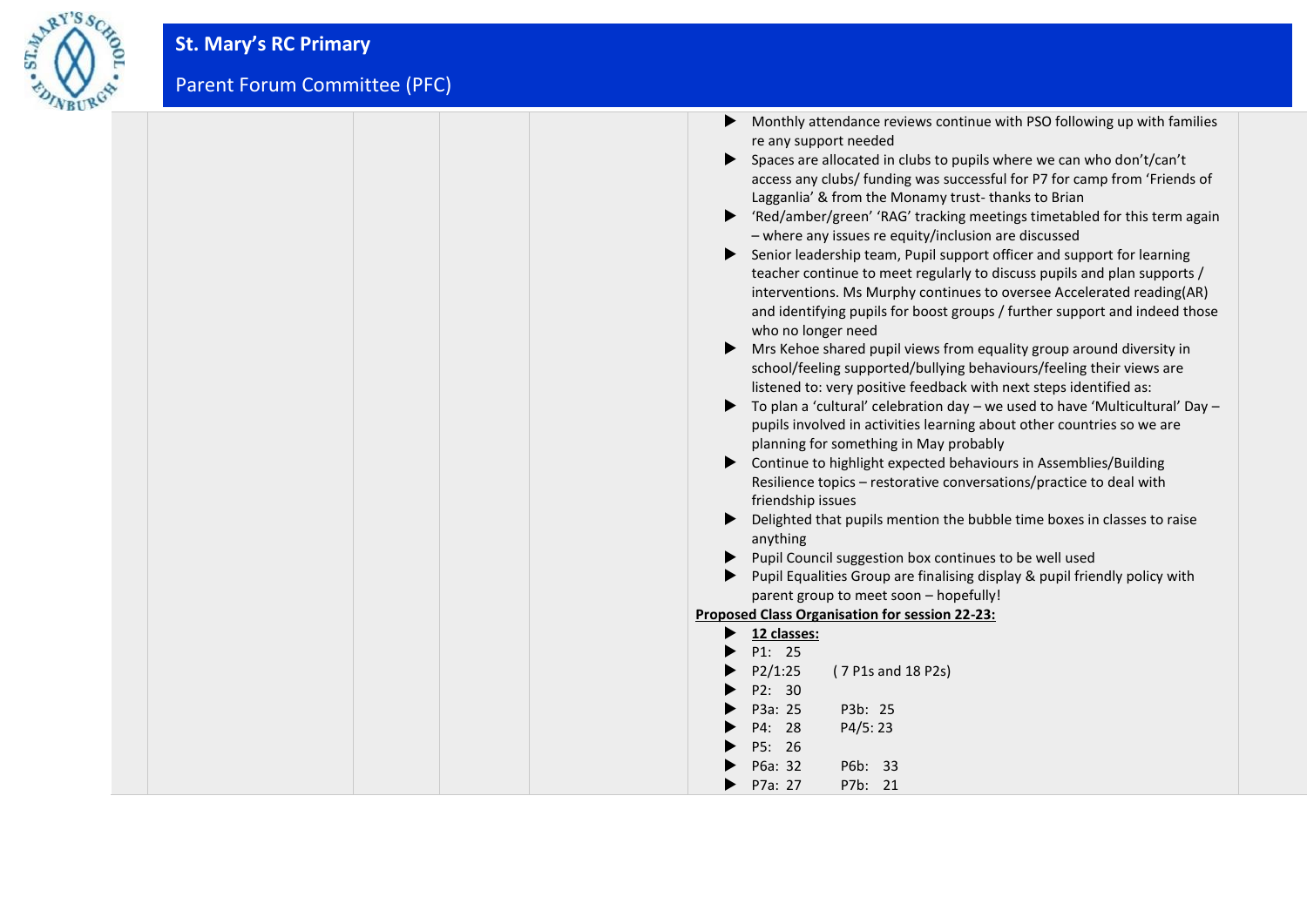

# **St. Mary's RC Primary**

Parent Forum Committee (PFC)

|                | <b>Items</b>          | Date<br>Agreed | Date Due | Who                  | <b>Minutes</b>                                                                                                                                                                                                                                                                                                                                                                                                                                                                                                                                                                                                     | Closed<br>(Y/N) |
|----------------|-----------------------|----------------|----------|----------------------|--------------------------------------------------------------------------------------------------------------------------------------------------------------------------------------------------------------------------------------------------------------------------------------------------------------------------------------------------------------------------------------------------------------------------------------------------------------------------------------------------------------------------------------------------------------------------------------------------------------------|-----------------|
|                |                       |                |          |                      | $\blacktriangleright$ 44 pupils enrolled – authority giving 32 – if they can't place those pupils in<br>other non - denominational schools this proposal most likely won't happen<br>- won't know 'til Term 3 or even into Summer as happened last year<br>Thank you as always. The support (& understanding re our circumstances) from all in<br>our community continues to be hugely appreciated!<br>Ukraine - support - information from parent being emailed and will share with<br>community when this arrives. Info, for schools re supporting children has been sent<br>today from authority to help staff. |                 |
| 4              | Accounts              | Ongoing        | Ongoing  | Amelie Bruhat        | Funds available to support activities 'til end of this session. £50 for more play<br>resources available. (313,631 in bank/£128 in PayPal acc.) Christmas cards were<br>successful. Kilts not so due to sizing issues - lots of refunds. Will have agreed<br>amount in reserves looking into next session but will need to fundraise to ensure<br>school activities normally supported by PFC can happen next year.                                                                                                                                                                                                |                 |
| 5              | Fundraising/Donations | Ongoing        | Ongoing  |                      | It was agreed that at next meeting main agenda item would be fundraising                                                                                                                                                                                                                                                                                                                                                                                                                                                                                                                                           |                 |
| $\overline{7}$ | Vacant PFC roles      | Ongoing        | Ongoing  | Chair, Laeeq Shabbir | We need a Secretary for PFC.                                                                                                                                                                                                                                                                                                                                                                                                                                                                                                                                                                                       |                 |
| 8              | <b>AOCB</b>           |                |          |                      |                                                                                                                                                                                                                                                                                                                                                                                                                                                                                                                                                                                                                    |                 |
| 9              | Next meeting          | 26.04.22       |          |                      |                                                                                                                                                                                                                                                                                                                                                                                                                                                                                                                                                                                                                    |                 |